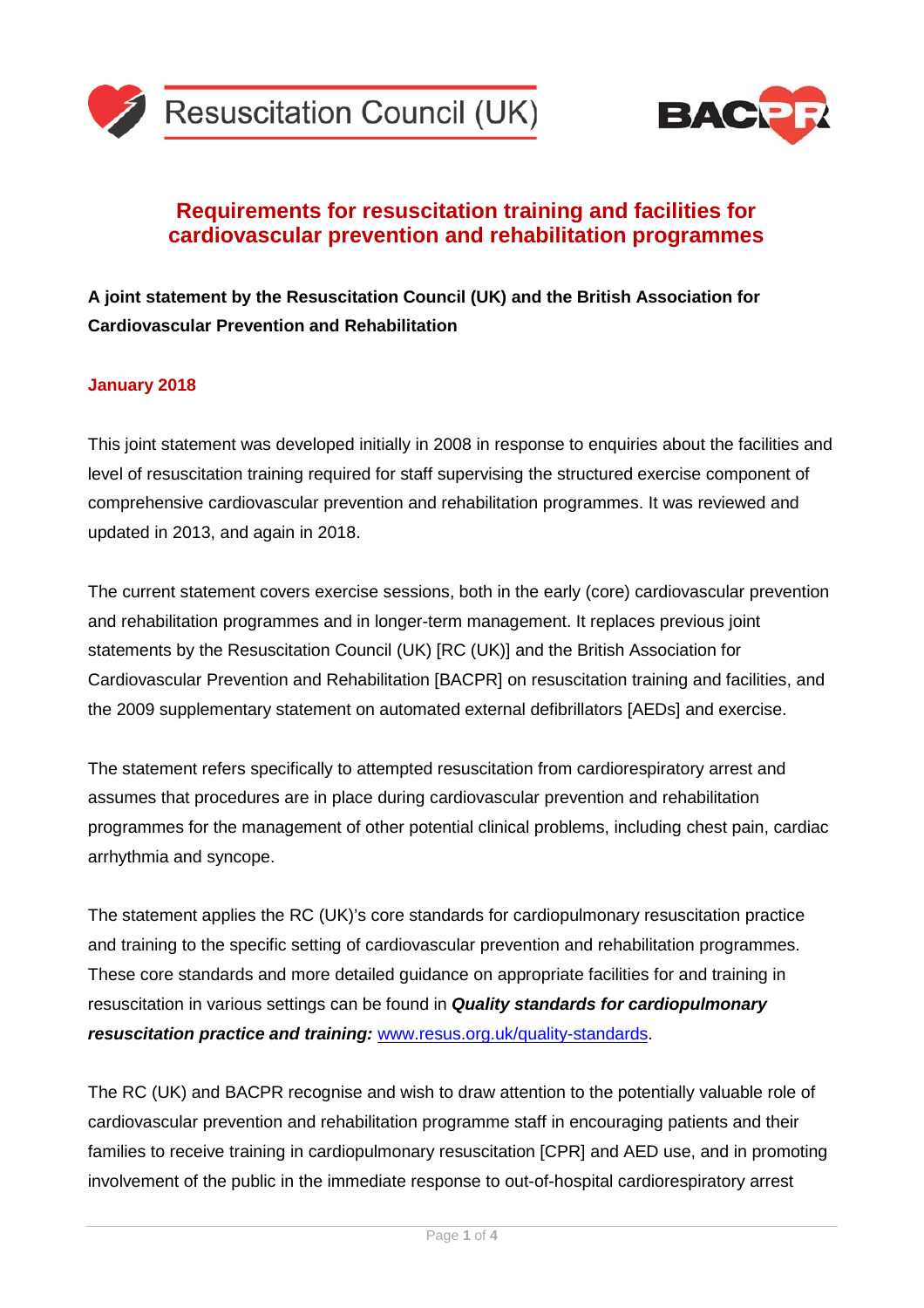



(Cartledge et al. A systematic review of basic life support training targeted to family members of high-risk cardiac patients. Resuscitation 2016; 105: 70–78).

Requirements for the management of cardiorespiratory arrest occurring during cardiovascular prevention and rehabilitation programmes, both in acute hospitals and elsewhere:

- 1. Staff should participate in regular and appropriately frequent resuscitation training to a level commensurate with their expected clinical responsibilities and professional code of practice.
- 2. Irrespective of venue, all staff supervising patients participating in structured exercise, both in early cardiovascular prevention and rehabilitation programmes and in long-term management, must have received training in and have maintained their competency in CPR to at least the level of Basic Life Support [BLS] and AED use.
- 3. All venues in which cardiovascular prevention and rehabilitation programmes are held must have a defibrillator immediately available on site, with staff trained and competent in its use. In most venues, an AED will be the appropriate choice of defibrillator.
- 4. The minimum standard for immediate response to cardiac arrest in any setting is that:
	- there is prompt recognition of cardiorespiratory arrest
	- CPR is started immediately
	- appropriate help is summoned without delay
	- clear directions to the exercise venue are provided to the emergency response team
	- a defibrillator is available, applied without delay and (if an AED) its instructions are followed
	- defibrillation is attempted for a shockable rhythm within 3 minutes of collapse.
- 5. All cardiovascular prevention and rehabilitation programmes must have a clear policy defining the procedures to be followed in response to cardiorespiratory arrest. All staff working on a cardiovascular prevention and rehabilitation programme should be familiar with this policy and know how to implement these procedures.
- 6. Cardiovascular prevention and rehabilitation programme staff should make every effort to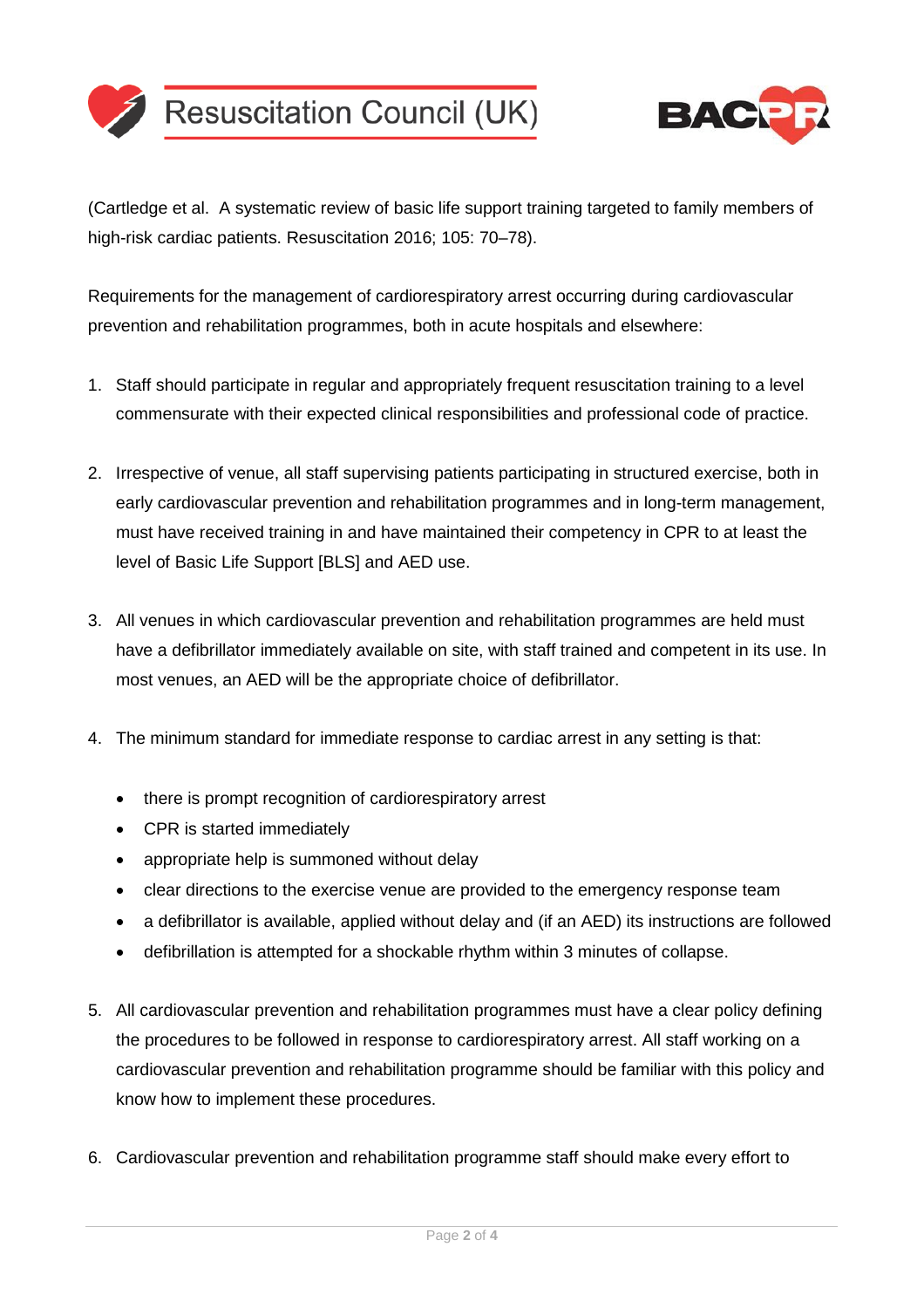



deliver person-centred care by:

- being aware of those patients who have plans in place for their emergency care, including but not limited to a recommendation about whether or not to attempt CPR
- ensuring that those plans are available and accessible without delay whenever patients attend a cardiovascular prevention and rehabilitation programme
- promoting emergency care planning among patients and their families, and among other health professionals
- receiving training in having the important conversations that underpin the development of an emergency care plan.
- 7. Cardiovascular prevention and rehabilitation programmes based in hospitals, and those others where a resuscitation team exists, should have procedures in place to ensure rapid access to the team. The resuscitation team must include individuals who have been trained and have current competency in Advanced Life Support [ALS].
- 8. For cardiovascular prevention and rehabilitation programmes based outside hospitals, or where there is no immediate access to a resuscitation team, there is a need to provide a prompt response via a '999' emergency protocol. The following should be in place to facilitate an optimum response:
	- prior identification of the cardiovascular prevention and rehabilitation programme venue with the local emergency services
	- a telephone or mobile telephone to summon a paramedic ambulance
	- easy access for ambulances and ambulance trolleys to the cardiovascular prevention and rehabilitation programme venue
	- immediate on-site access to an AED.
- 9. Each patient must undergo an individual risk assessment before entering a cardiovascular prevention and rehabilitation programme. The risk classification for each patient should determine the appropriate exercise intensity, staffing and resources required to allow safe and effective participation in the exercise programme. For more information visit: <http://acpicr.com/sites/default/files/ACPICR%20Standards%202015.pdf>